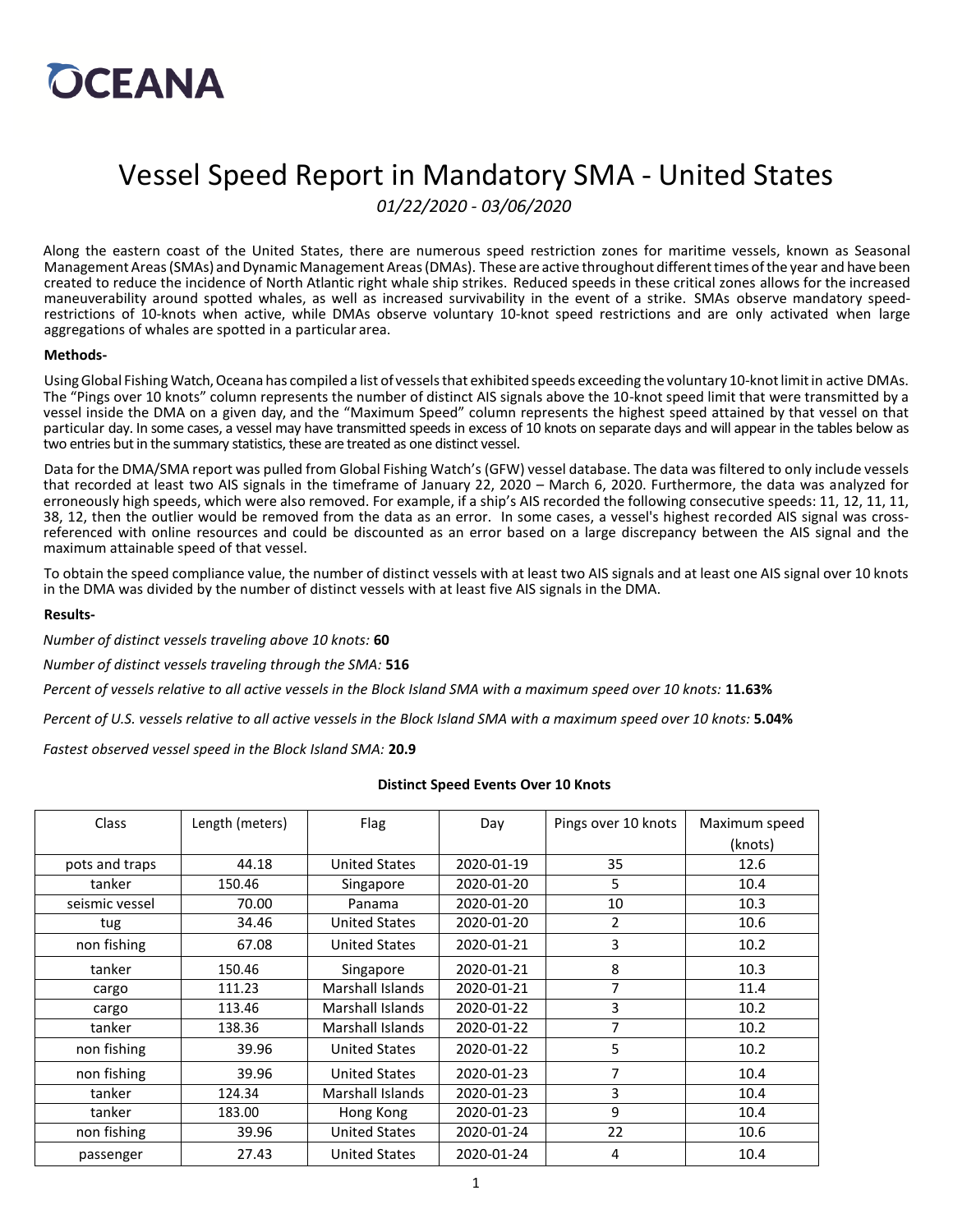# **OCEANA**

| <b>NA</b>      | 28.00  | <b>United States</b> | 2020-01-24 | 2                       | 10.5 |
|----------------|--------|----------------------|------------|-------------------------|------|
| patrol vessel  | 30.92  | <b>United States</b> | 2020-01-25 | 6                       | 12.0 |
| non fishing    | 43.00  | <b>United States</b> | 2020-01-25 | 4                       | 10.2 |
| cargo          | 193.23 | Panama               | 2020-01-25 | $\overline{2}$          | 10.1 |
| passenger      | 30.61  | <b>United States</b> | 2020-01-25 | 7                       | 14.1 |
| cargo          | 162.82 | Italy                | 2020-01-27 | 5                       | 10.2 |
| patrol vessel  | 73.56  | <b>United States</b> | 2020-01-27 | 8                       | 17.0 |
| cargo          | 190.00 | Singapore            | 2020-01-28 | 12                      | 10.7 |
| supply vessel  | 58.02  | United Kingdom       | 2020-01-28 | 3                       | 11.3 |
| passenger      | 38.46  | <b>United States</b> | 2020-01-28 | 3                       | 19.7 |
| tanker         | 135.49 | Marshall Islands     | 2020-01-28 | 9                       | 10.2 |
| <b>NA</b>      | 21.97  | <b>United States</b> | 2020-01-28 | $\overline{4}$          | 10.4 |
| other purse    | 33.05  | <b>United States</b> | 2020-01-29 | $\overline{2}$          | 10.4 |
| seines         |        |                      |            |                         |      |
| fishing        | 31.64  | <b>United States</b> | 2020-01-29 | 3                       | 10.7 |
| other purse    | 33.05  | <b>United States</b> | 2020-01-30 | $\overline{4}$          | 10.5 |
| seines         |        |                      |            |                         |      |
| fishing        | 31.64  | <b>United States</b> | 2020-01-30 | 4                       | 11.0 |
| cargo          | 111.23 | Marshall Islands     | 2020-01-30 | 26                      | 12.7 |
| cargo          | 136.81 | Hong Kong            | 2020-01-31 | $\overline{2}$          | 10.2 |
| cargo          | 136.81 | Hong Kong            | 2020-02-01 | $\overline{2}$          | 11.5 |
| seismic vessel | 70.00  | Panama               | 2020-02-01 | 27                      | 10.8 |
| passenger      | 38.46  | <b>United States</b> | 2020-02-01 | 8                       | 20.9 |
| non fishing    | 56.00  | <b>United States</b> | 2020-02-02 | 9                       | 11.2 |
| <b>NA</b>      | 21.97  | <b>United States</b> | 2020-02-02 | 9                       | 10.6 |
| cargo          | 103.94 | Netherlands          | 2020-02-03 | 12                      | 11.0 |
| <b>NA</b>      | 21.97  | <b>United States</b> | 2020-02-03 | $\overline{7}$          | 10.7 |
| supply vessel  | 58.02  | United Kingdom       | 2020-02-04 | 3                       | 10.1 |
| pots and traps | 26.54  | <b>United States</b> | 2020-02-04 | 5                       | 10.3 |
| tanker         | 142.32 | Italy                | 2020-02-05 | $\overline{2}$          | 10.2 |
| cargo          | 134.72 | China                | 2020-02-05 | 4                       | 11.7 |
| non fishing    | 56.00  | <b>United States</b> | 2020-02-06 | $\overline{2}$          | 10.6 |
| passenger      | 42.49  | Cayman Islands       | 2020-02-08 | 11                      | 11.0 |
| cargo          | 103.94 | Netherlands          | 2020-02-08 | $\boldsymbol{7}$        | 11.9 |
| tanker         | 179.34 | <b>United States</b> | 2020-02-11 | $\overline{2}$          | 10.2 |
| cargo          | 134.72 | China                | 2020-02-14 | 15                      | 13.4 |
| tanker         | 146.71 | Marshall Islands     | 2020-02-14 | 13                      | 13.0 |
| tug            | 27.51  | <b>United States</b> | 2020-02-14 | $\overline{2}$          | 10.4 |
| cargo          | 172.89 | Croatia              | 2020-02-17 | 6                       | 10.2 |
| NA             | 21.97  | <b>United States</b> | 2020-02-17 | $\overline{2}$          | 10.3 |
| cargo          | 183.48 | Japan                | 2020-02-19 | 15                      | 10.3 |
| cargo          | 129.15 | Panama               | 2020-02-21 | 3                       | 10.5 |
| pots and traps | 28.00  | <b>United States</b> | 2020-02-21 | 3                       | 10.5 |
| cargo          | 130.79 | Cyprus               | 2020-02-23 | 31                      | 11.8 |
| cargo          | 136.96 | Panama               | 2020-02-23 | 36                      | 11.6 |
| pots and traps | 28.00  | <b>United States</b> | 2020-02-24 | 6                       | 12.1 |
| tanker         | 145.81 | Hong Kong            | 2020-02-24 | 3                       | 10.1 |
| cargo          | 127.94 | Singapore            | 2020-02-24 | 81                      | 14.4 |
| fixed gear     | 26.25  | <b>United States</b> | 2020-02-24 | $\overline{\mathbf{4}}$ | 10.2 |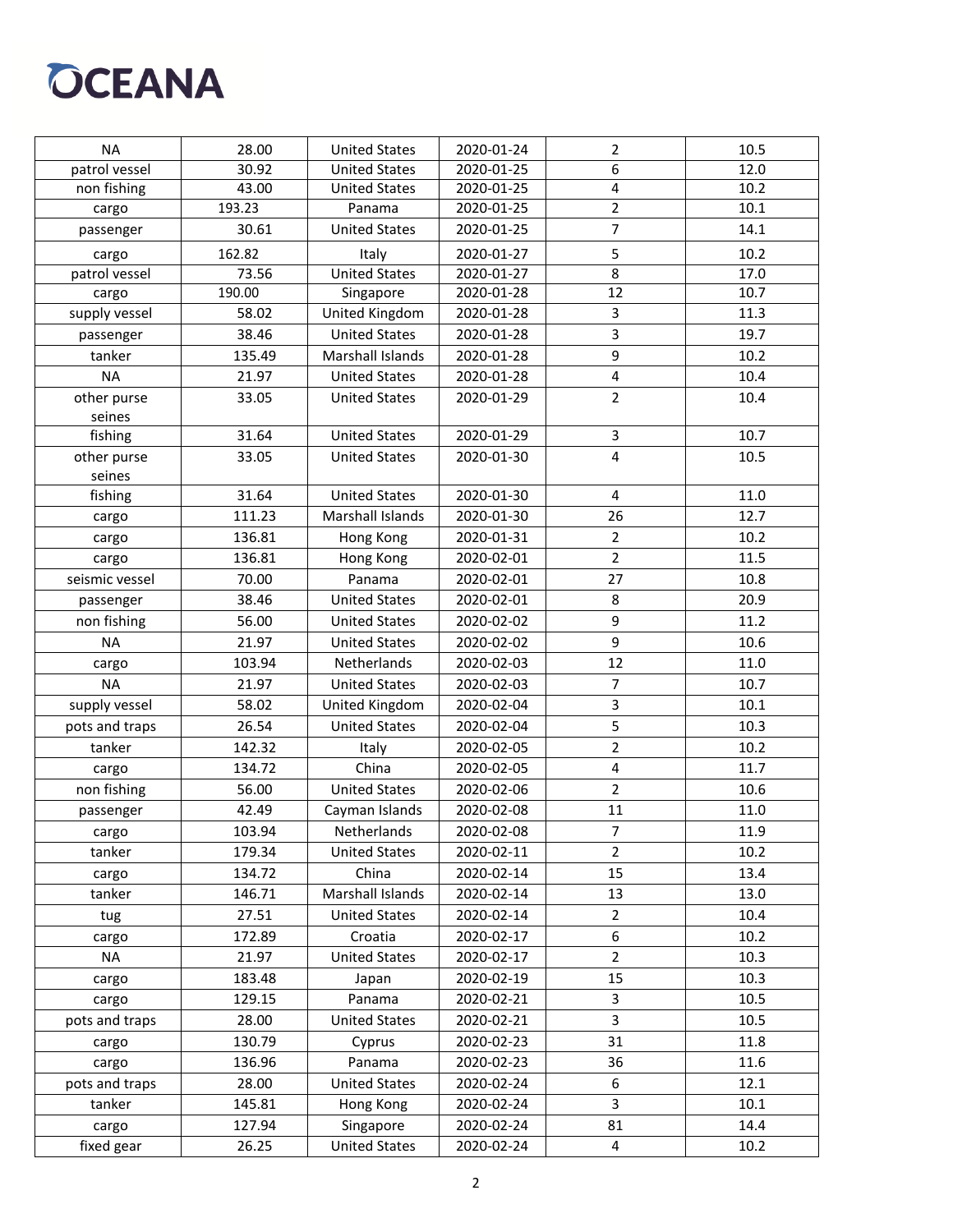# **OCEANA**

| <b>NA</b>      | 21.97  | <b>United States</b>    | 2020-02-24 | 3              | 11.5 |
|----------------|--------|-------------------------|------------|----------------|------|
| cargo          | 186.64 | Liberia                 | 2020-02-24 | $\overline{2}$ | 10.6 |
| tanker         | 145.40 | Cayman Islands          | 2020-02-26 | 3              | 10.3 |
| tanker         | 145.81 | Hong Kong               | 2020-02-26 | 4              | 10.3 |
| cargo          | 129.15 | Panama                  | 2020-02-26 | 4              | 10.7 |
| non fishing    | 59.16  | <b>United States</b>    | 2020-02-26 | 27             | 11.2 |
| tanker         | 145.40 | Cayman Islands          | 2020-02-27 | $\overline{3}$ | 10.3 |
| tanker         | 145.40 | Cayman Islands          | 2020-02-28 | 10             | 10.7 |
| fishing        | 24.55  | <b>United States</b>    | 2020-02-29 | 3              | 10.9 |
| cargo          | 131.62 | Marshall Islands        | 2020-02-29 | $\overline{2}$ | 13.0 |
| cargo          | 127.94 | Singapore               | 2020-02-29 | 26             | 13.4 |
| tanker         | 134.39 | Marshall Islands        | 2020-03-01 | 27             | 10.5 |
| tanker         | 145.94 | Denmark                 | 2020-03-03 | $\overline{7}$ | 10.8 |
| cargo          | 136.96 | Panama                  | 2020-03-03 | 35             | 13.6 |
| non fishing    | 69.31  | <b>United States</b>    | 2020-03-04 | 14             | 10.5 |
| cargo          | 120.31 | Panama                  | 2020-03-04 | 3              | 10.7 |
| tanker         | 121.17 | Norway                  | 2020-03-04 | 3              | 10.3 |
| tanker         | 134.39 | <b>Marshall Islands</b> | 2020-03-04 | 6              | 12.4 |
| cargo          | 166.26 | Panama                  | 2020-03-05 | 21             | 10.7 |
| pots and traps | 30.09  | <b>United States</b>    | 2020-03-05 | 8              | 11.5 |
| tanker         | 121.17 | Norway                  | 2020-03-06 | 6              | 12.7 |
| fishing        | 25.60  | <b>United States</b>    | 2020-03-06 | 4              | 10.5 |
| non fishing    | 64.41  | <b>United States</b>    | 2020-03-06 | 16             | 14.0 |
| tanker         | 159.11 | Liberia                 | 2020-03-06 | 3              | 10.3 |

### **Vessels with Maximum Speeds Between 10-11.99 Knots**

| Class              | Length   | Flag                    | Maximum speed |
|--------------------|----------|-------------------------|---------------|
|                    | (meters) |                         | (knots)       |
| tanker             | 150.46   | Singapore               | 10.4          |
| seismic vessel     | 70.00    | Panama                  | 10.8          |
| tug                | 34.46    | <b>United States</b>    | 10.6          |
| non fishing        | 67.08    | <b>United States</b>    | 10.2          |
| cargo              | 113.46   | Marshall Islands        | 10.2          |
| tanker             | 138.36   | <b>Marshall Islands</b> | 10.2          |
| non fishing        | 39.96    | <b>United States</b>    | 10.6          |
| tanker             | 124.34   | Marshall Islands        | 10.4          |
| tanker             | 183.00   | Hong Kong               | 10.4          |
| passenger          | 27.43    | <b>United States</b>    | 10.4          |
| <b>NA</b>          | 28.00    | <b>United States</b>    | 10.5          |
| non fishing        | 43.00    | <b>United States</b>    | 10.2          |
| cargo              | 193.23   | Panama                  | 10.1          |
| cargo              | 162.82   | Italy                   | 10.2          |
| cargo              | 190.00   | Singapore               | 10.7          |
| supply vessel      | 58.02    | United Kingdom          | 11.3          |
| tanker             | 135.49   | <b>Marshall Islands</b> | 10.2          |
| <b>NA</b>          | 21.97    | <b>United States</b>    | 11.5          |
| other purse seines | 33.05    | <b>United States</b>    | 10.5          |
| fishing            | 31.64    | <b>United States</b>    | 11.0          |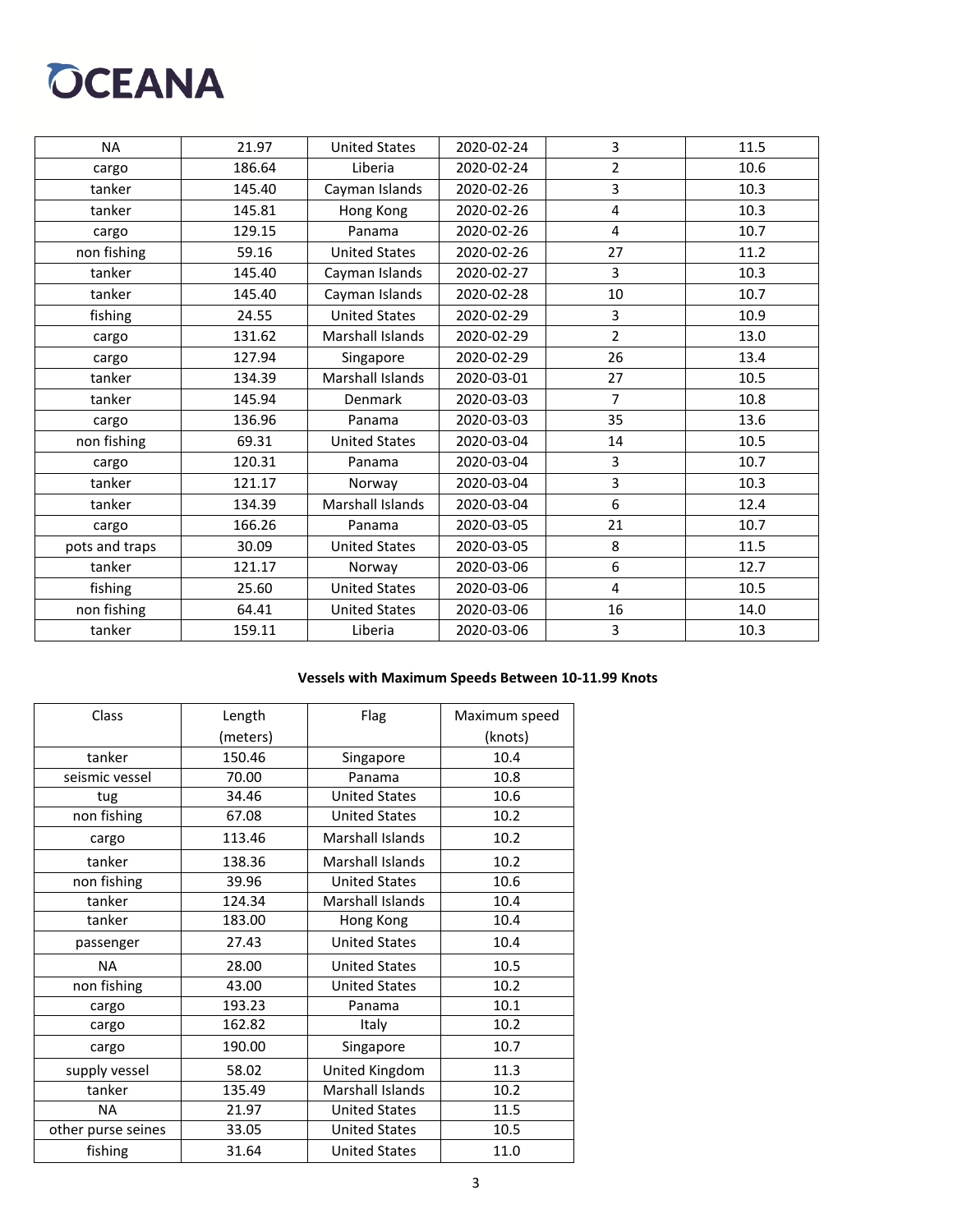## **OCEANA**

| 136.81 | Hong Kong            | 11.5 |
|--------|----------------------|------|
| 56.00  | <b>United States</b> | 11.2 |
| 103.94 | <b>Netherlands</b>   | 11.9 |
| 26.54  | <b>United States</b> | 10.3 |
| 142.32 | Italy                | 10.2 |
| 42.49  | Cayman Islands       | 11.0 |
| 179.34 | <b>United States</b> | 10.2 |
| 27.51  | <b>United States</b> | 10.4 |
| 172.89 | Croatia              | 10.2 |
| 183.48 | Japan                | 10.3 |
| 129.15 | Panama               | 10.7 |
| 130.79 | Cyprus               | 11.8 |
| 145.81 | Hong Kong            | 10.3 |
| 26.25  | <b>United States</b> | 10.2 |
| 186.64 | Liberia              | 10.6 |
| 145.40 | Cayman Islands       | 10.7 |
| 59.16  | <b>United States</b> | 11.2 |
| 24.55  | <b>United States</b> | 10.9 |
| 145.94 | Denmark              | 10.8 |
| 69.31  | <b>United States</b> | 10.5 |
| 120.31 | Panama               | 10.7 |
| 166.26 | Panama               | 10.7 |
| 30.09  | <b>United States</b> | 11.5 |
| 25.60  | <b>United States</b> | 10.5 |
| 159.11 | Liberia              | 10.3 |
|        |                      |      |

### **Vessels with Maximum Speeds Between 12-13.99 Knots**

| Class          | Length (meters) | Flag                    | Maximum speed<br>(knots) |
|----------------|-----------------|-------------------------|--------------------------|
| pots and traps | 44.18           | <b>United States</b>    | 12.6                     |
| patrol vessel  | 30.92           | <b>United States</b>    | 12.0                     |
| cargo          | 111.23          | <b>Marshall Islands</b> | 12.7                     |
| cargo          | 134.72          | China                   | 13.4                     |
| tanker         | 146.71          | <b>Marshall Islands</b> | 13.0                     |
| pots and traps | 28.00           | <b>United States</b>    | 12.1                     |
| cargo          | 131.62          | Marshall Islands        | 13.0                     |
| cargo          | 136.96          | Panama                  | 13.6                     |
| tanker         | 134.39          | Marshall Islands        | 12.4                     |
| tanker         | 121.17          | Norway                  | 12.7                     |

### **Vessels with Maximum Speeds Between 14-15.99 Knots**

| Class       | Length (meters) | Flag                 | Maximum speed |
|-------------|-----------------|----------------------|---------------|
|             |                 |                      | (knots)       |
| passenger   | 30.61           | <b>United States</b> | 14.1          |
| cargo       | 127.94          | Singapore            | 14.4          |
| non fishing | 64.41           | <b>United States</b> | 14.0          |